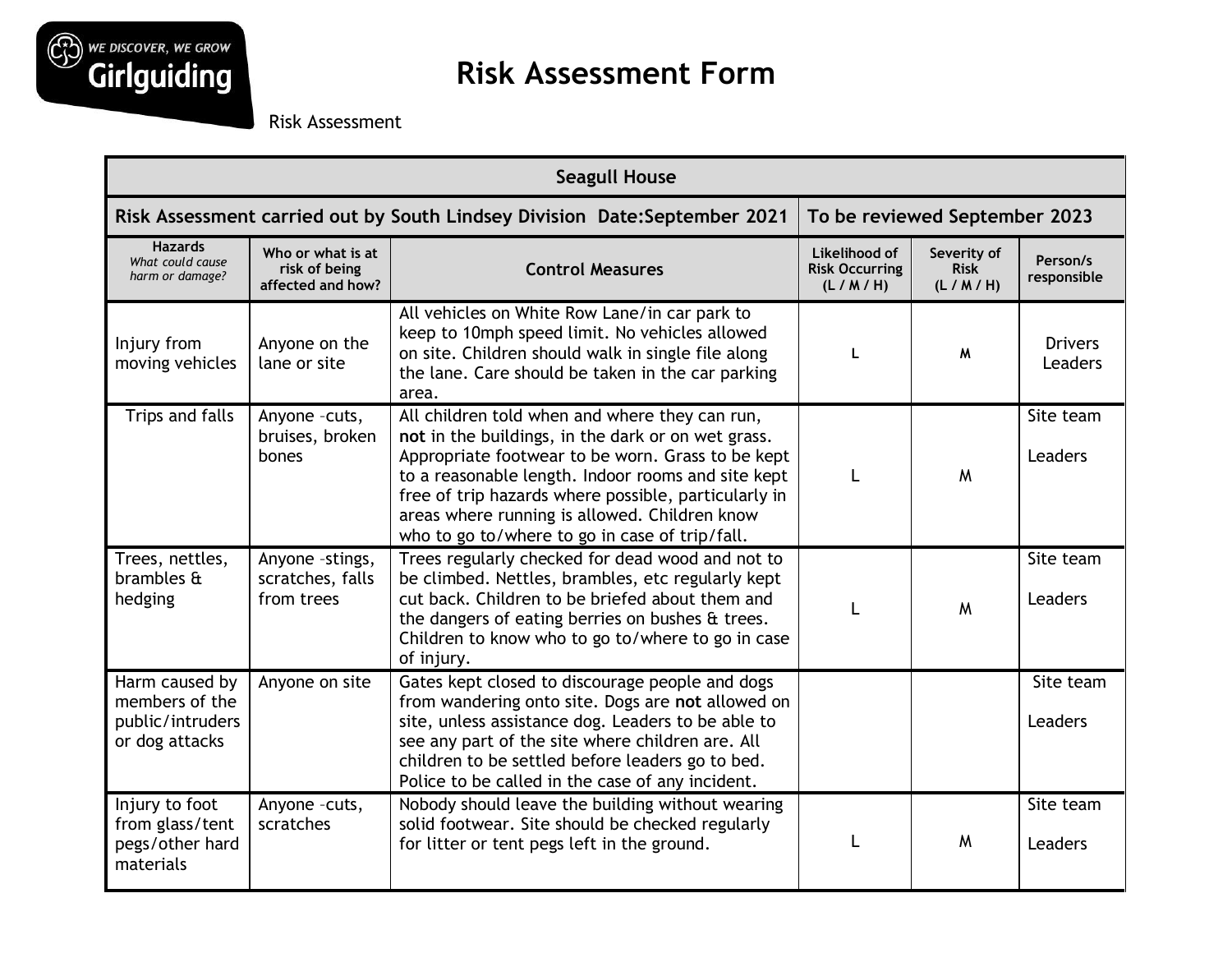| Seagull House-<br><b>Electrics</b> | Anyone - fires,<br>electric shock                                  | All electrical equipment to be PAT tested and<br>maintained, no overloading of sockets.                                                                                                                                                                                                                                                                      | H | Site team<br><b>Leaders</b>                                     |
|------------------------------------|--------------------------------------------------------------------|--------------------------------------------------------------------------------------------------------------------------------------------------------------------------------------------------------------------------------------------------------------------------------------------------------------------------------------------------------------|---|-----------------------------------------------------------------|
| Kitchen                            | Anyone - burns,<br>scalds, cuts,<br>electric shocks                | Use of oven/hob/microwave/kettles to be<br>overseen by an adult.<br>Sharp knives to be kept safely away from young<br>people and use overseen by an adult.<br>First aid kit to be kept up to date and in the<br>kitchen. Accidents to be logged in accident book.                                                                                            | H | Site team<br><b>Leaders</b>                                     |
| Washrooms                          | Anyone - slips,<br>trips, scalding<br>water, illness,<br>poisoning | Water flushed through showers and system<br>regularly. Leader to check all facilities in good<br>working order. Children briefed about care on wet<br>floors, hot water. No running. Any faults with<br>appliances or building to be reported. All<br>hazardous cleaning materials to be kept away<br>from children. To be checked and cleaned<br>regularly. | M | Site team<br><b>Leaders</b><br>especially<br><b>First Aider</b> |
| Dormitory                          | Girls-Injury<br>from knocking<br>into<br>beds/falling<br>from beds | Girls briefed not to run/ump in bedroom or climb<br>on beds, except up proper ladders. They should<br>use ladders correctly, facing forwards when<br>climbing. Girls encouraged to stay out of bedroom<br>during the daytime. Check fire exit doors are<br>closed at night and when leaving the building.                                                    | M | <b>Leaders</b>                                                  |
| Fire                               | Everyone                                                           | Access to fire exits and doorways kept clear.<br>All fire extinguishers & fire blanket in kitchen to<br>be checked annually and positions noted.<br>Gateway to enable access for emergency vehicles<br>to be kept clear.<br>Evacuation area (field) & fire drill to be clearly<br>communicated to all participants.                                          |   | Site team<br><b>Leaders</b>                                     |
| <b>Rubbish</b>                     | Anyone - Insect<br>stings, cuts                                    | All rubbish to be sorted. Tins, jars & bottles to be<br>washed; all glass to be put not thrown into the<br>black bin labelled 'Glass', recycled items in the<br>blue bins. General rubbish must be bagged and<br>tied before putting in the outside bin.                                                                                                     | W | Everyone                                                        |